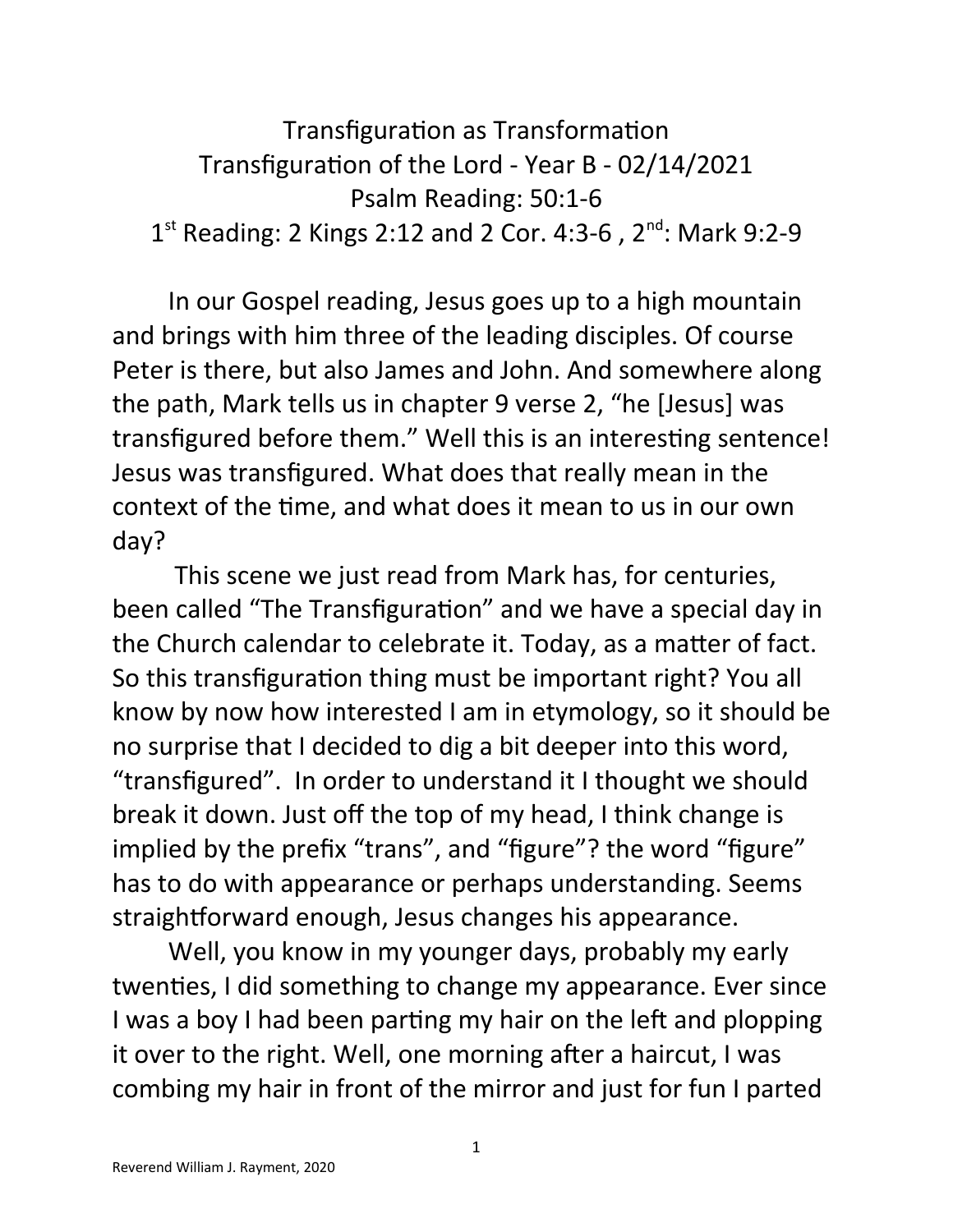it in the middle. Not a good look, I assure you. But then I tried parting it from the right and what happened? Well, there was an unruly lock that hung down onto my forehead and it reminded me just a little bit of that little lock of hair that Superman in the comics has hanging down in front there. Well, that clinched it. Ever after I have parted my hair on the right side. But did that change who I was on the inside?

So, when we talk about transfiguration, are we just talking about a surface change? Well, so far my evaluation of the word is based merely on a preliminary glance. Thinking about this passage I decided that deeper investigation was warranted. You will have to forgive me, I decided to dive into the original Greek.

Actually, the Greek word that was translated into transfiguration, itself might be familiar to you. Mark used the word, μετεμορφώθη (*metamorphothe).* Of course we have a very similar word in English that is used when caterpillars change into butterflies, *metamorphosis*. My ancient Greek lexicon tells us this word means "of a transformation that is outwardly visible."[1](#page-1-0)

I think this interesting because it is telling us that the transfiguration may be on the inside of whatever is being transformed, but all that we know about it has only to do with the surface appearance. Mark tells us of Jesus in verse 3 that, "His clothes became dazzling white, whiter than anyone in the world could bleach them." This is a very cursory description for something we Christians make such a big deal about. But Mark is generally very sparse in his descriptions. I think the

<span id="page-1-0"></span><sup>1</sup> Bauer, Arndt, Gingrich, *A Greek-English Lexicon* (Illinois: University of Chicago Press, 1971) 513.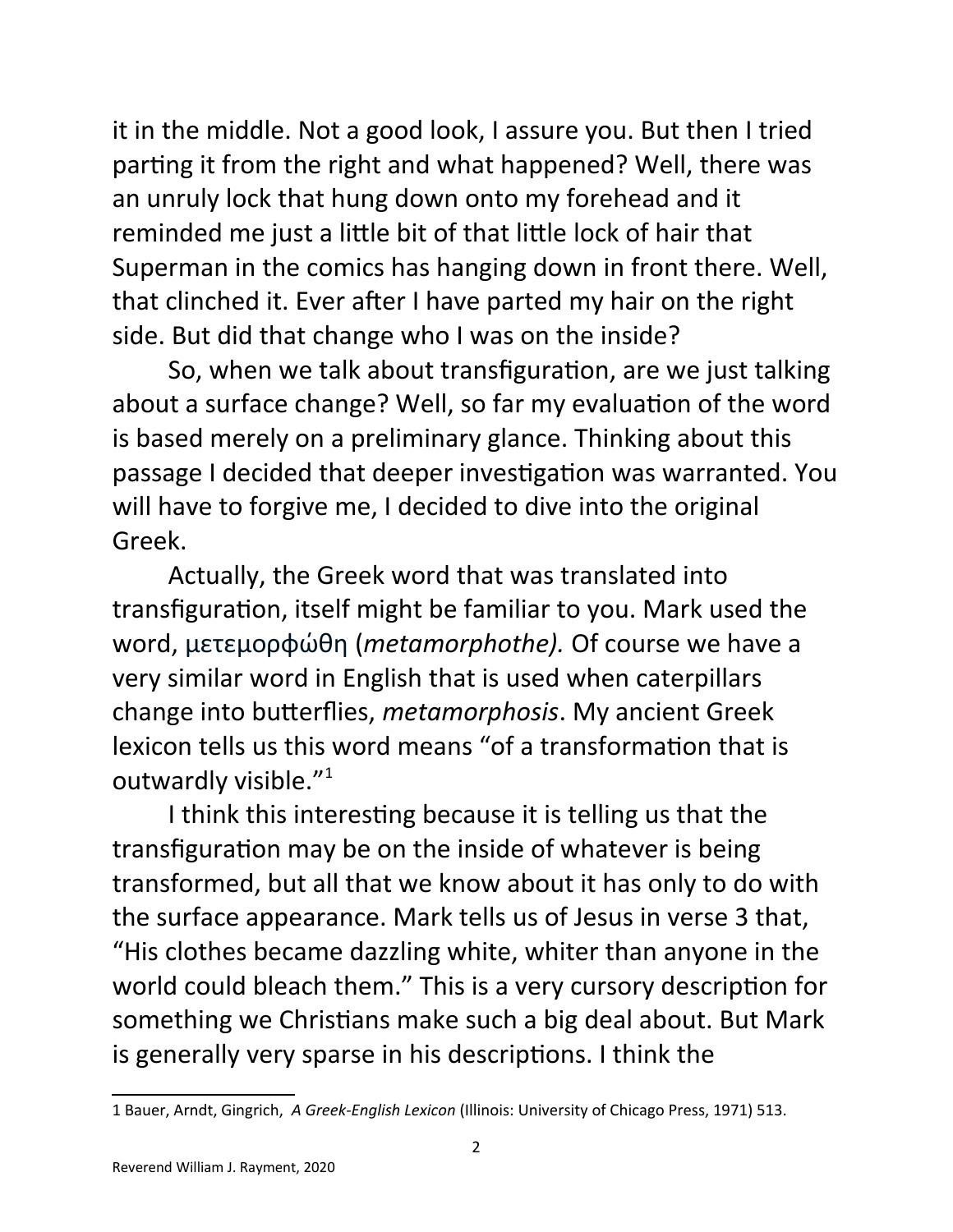implication is that Jesus seemed to glow, and we get the feeling that this was not just the clothes that Jesus wore. In fact, the story of the Transfiguration in Luke does go deeper and says that even "the appearance of his face changed." (Luke 9:29) So what the Apostles saw was an indescribable essence that indicated the divinity of Jesus.

But you will notice something about this change, this transfiguration, of Jesus: the change in Jesus was not in his essence. His appearance changed just for a short time to reveal to the disciples and ultimately to the world the divinity of Jesus Christ. The divinity was always there from the birth, from the founding of the world, from before all time. We believe that when Jesus came to earth, he was fully human and fully divine at the same time. This transfiguration, then, was a revelation of the status of Jesus in the heavenly realm, and this was confirmed by the appearance of Moses and Elijah on the scene.

So as we are viewing what is going on here and we think, well duh, the disciples should have figured this out by now! But how could the disciples have truly known this before the Transfiguration? Sure, Peter had guessed at it in Mark Chapter 8, but Peter was certainly thinking of a temporal king and kingdom as exhibited by the way the disciples would subsequently argue over who would sit at the right hand of Jesus when he came into his power. Besides, they had been living with him, traveling with him, seeing his human side and all that implied on a daily basis. Yes, there were glimpses of divinity, especially in the miracles, but this episode on the mountain was like an exclamation point, a confirmation, a flame lighting the fire of what had been kindling in their hearts.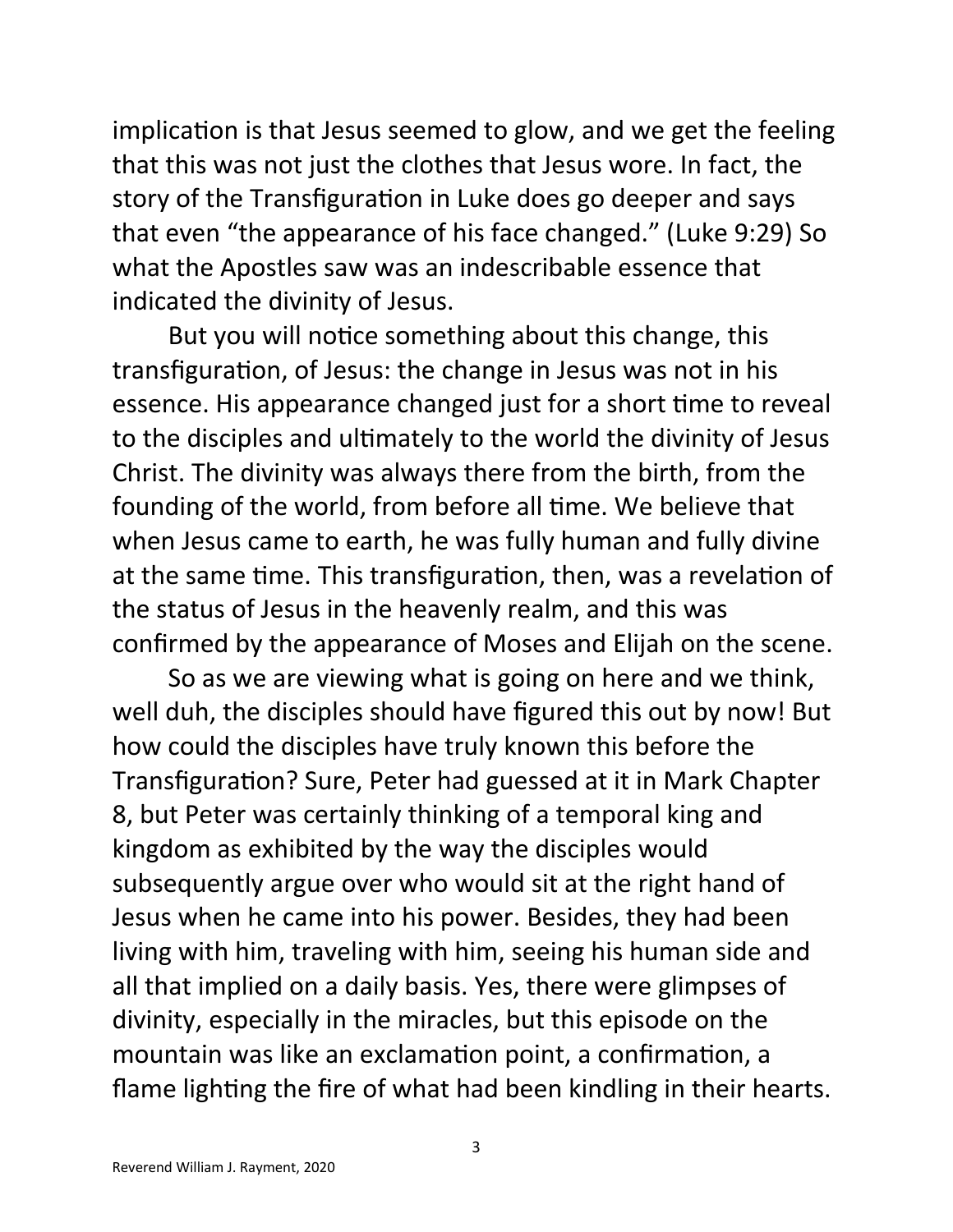This points up something important in this scene. It was revelatory, meaning it revealed something to the disciples that they needed to know. And they found it out for certain when a cloud appeared and covered them. The funny thing about clouds in the Bible is that they often are a sign of God's veiled presence. We see it when the Israelites are wandering in the desert for forty years. They are led by a pillar of smoke in the day and a spout of fire by night. We see it also when the Ten Commandments are delivered at Mount Sinai and the voice of God comes out of the cloud like thunder.

But this time the voice is understandable. There are three accounts in the Bible of the Transfiguration. And they appear in Matthew, Mark, and Luke. They are all markedly similar, with only a few minor differences, the most significant one is in what God says from the cloud. In our reading from Mark, God says, "This is my Son, whom I love. Listen to him!" (v.7) In Matthew God tacks on an additional phrase, "...with him I am well pleased..." And in Luke we find that God specifies that this is "...the one whom I have chosen..." But one thing that all of them agree on is that last imperative statement in Mark, "Listen to Him!"

Interesting that in this entire scene the Apostles are just by-standers watching what is happening. But then in this one moment they are given something to do. They are given a command from the highest source, a command to "listen!" And in most of the translations the command is followed by an exclamation point!

I said that the disciples were just by-standers. But is this really so? Were they just an audience for something that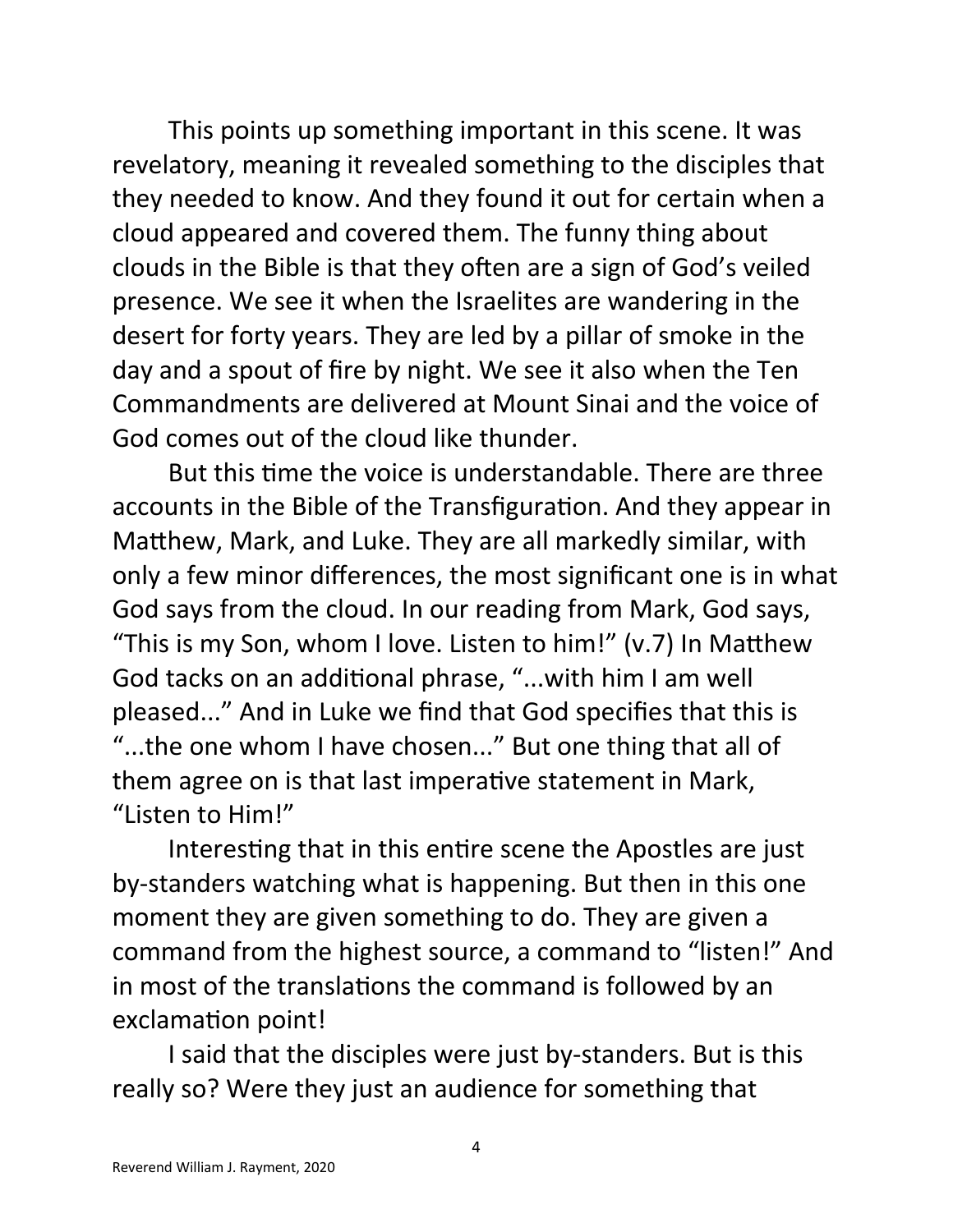happened up on the mountain? just happening to be in the right place at the right time? Really, I don't think it was any kind of accident that this scene played out the way it did. In reality it was all done for the benefit of the disciples and by extension for us. Jesus already knew who he was. Elijah and Moses were already in heaven. Their appearance was to give the disciples understanding.

We talked earlier about how Jesus was not really transformed, the disciples were only now seeing who he truly was. The transfiguration happened to help the disciples to see, to help them understand just who Jesus was so that they could act in the world on that information. This was to help the disciples to be transformed! We also talked a little about that Greek word, *metamorphethe* which is so reminiscent of that process of a caterpillar becoming a butterfly.

You often hear me talk about how we were made in the image of God. I think this has so many implications in theology, and I think we are running into one of them here. We have a part of Christ, the Spirit within us, and it takes some work to bring that Christ-likeness that we were born with to the surface.

Just how do we do that? Well, if you were listening when God spoke from that cloud up on that mountain as Jesus stood next to Moses and Elijah, you will remember that God gave only one command to the disciples. God was talking to them, and God was talking to us. He said "Listen to him!" Him being Jesus, of course. And this listening isn't like sitting down and listening to music, or a podcast, or an audio-book. No this listening is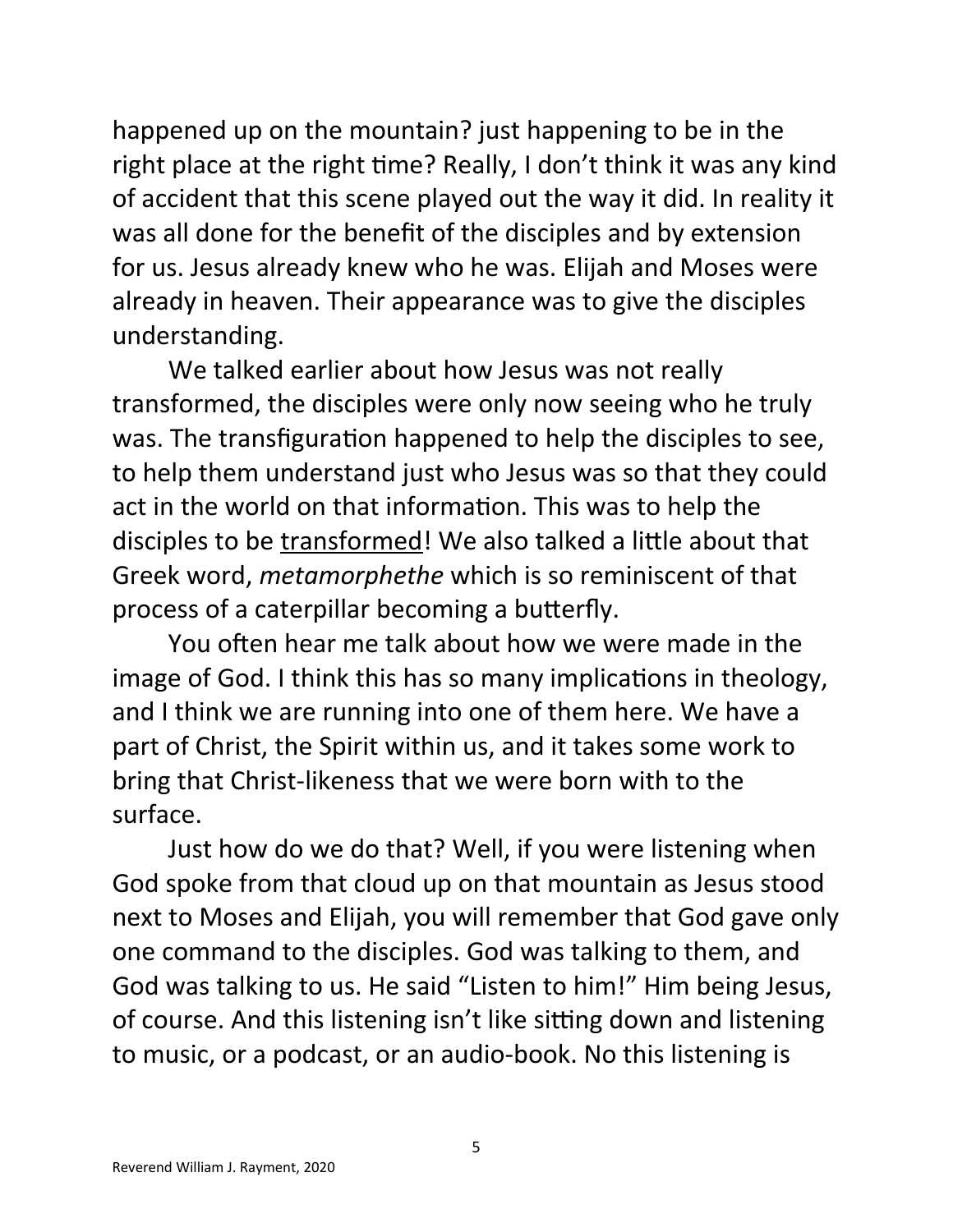active listening. Inculcating what it is that Jesus has to say and letting ourselves be guided by that message.

It is quite fascinating how the message in all of the Gospels is always so full of the "Word", to the point that in the Gospel of John we find out that Jesus IS the Word. And here is the clincher. This is where being made in the image of Christ, being born in the Spirit of Jesus comes in … when we do as God commands, "Listening to Him", we will be transformed, first from within. Our thoughts and our desires through study, through prayer, through discipleship begin to come into line with the Word that we read. When our thoughts are on the Word soon our words are reformed, transformed, transfigured. And when our words change from confrontation and hate to love, and hope, then our actions will accord with that image of Christ that is within us that is illustrated for us in the Gospels. Through Christ our lives become changed, and we are transformed.

It is only when Christ has transformed us that we, like Christ, can be transfigured. What was it that happened to Christ on that mountain? The inner person, the reality of his being was revealed, showing his inner light and his true relationship with God. For our inner light to shine forth, for our true relationship with God to be revealed we first have to have an inner light. It is kind of like that caterpillar turning into a butterfly that we talked about earlier. Most of its life it is a caterpillar, but then it builds a cocoon around itself, and it is transformed within. It is already a butterfly even within the cocoon, but it must actively work to be fully transfigured into the butterfly.